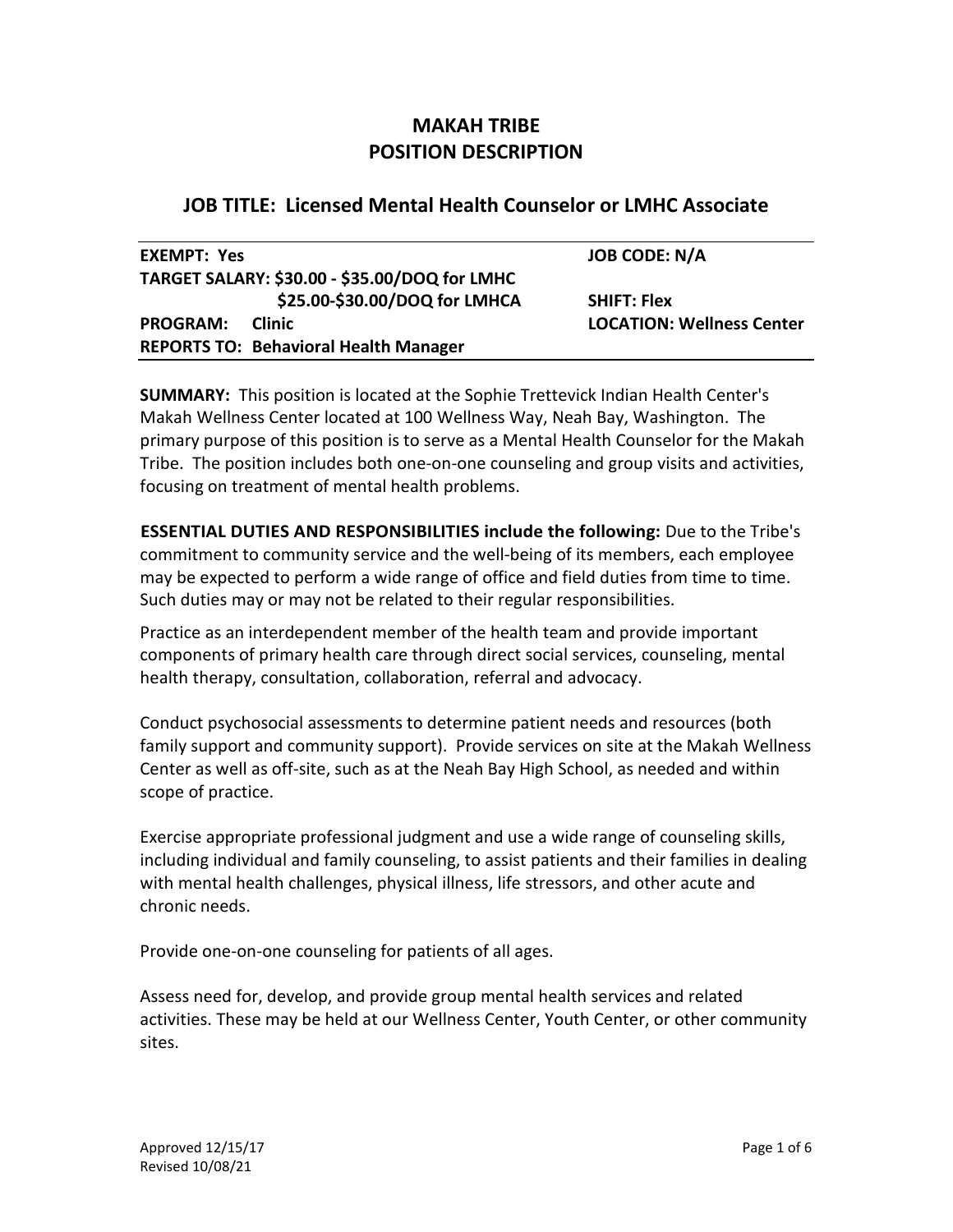Serve as an active, collaborative team member with clinical colleagues from varied health professions. Consult with other counselors, with our chemical dependency treatment team, and with other healthcare providers as needed. Assist with or collaborate on development of mental health promotion and substance abuse prevention programs as needed.

Work within our overall clinical strategic plan directed toward prevention, intervention, treatment, and overall wellness for the Makah community.

Work towards integrating mental health services with our other services including family practice, chemical dependency treatment, acupuncture, massage, and physical therapy.

Contribute to development of evaluation tools, data collection, and data analysis to track success of treatment programs.

Be an active participant in the development and implementation of Tribal best practices and the development of a local, tribal-centric mental health system that will best serve our community.

Practice cultural sensitivity and be open to learning about Makah culture, traditional healing practices, and each individual's own culture and spiritual needs. Be able and willing to incorporate this knowledge into practice, while remaining respectful of individual differences.

Pursue continuing education opportunities including keeping up with current literature and attending appropriate continuing education programs that will help meet local needs.

Be available to work from 8am to 5pm and some evenings and weekends; when evening or weekend work is required, equivalent time off will be provided during the regular workday.

## **KNOWLEDGE, SKILLS, AND ABILITIES:**

To perform this job successfully, an individual must be able to perform each essential duty satisfactorily. The requirements listed below are representative of the knowledge, skill, and/or ability required. Reasonable accommodations may be made to enable individuals with disabilities to perform the essential functions.

### **LANGUAGE SKILLS**

Ability to read, analyze, and interpret general business periodicals, professional journals, technical procedures, or governmental regulations. Ability to write reports, business correspondence, and procedure manuals. Ability to effectively present information and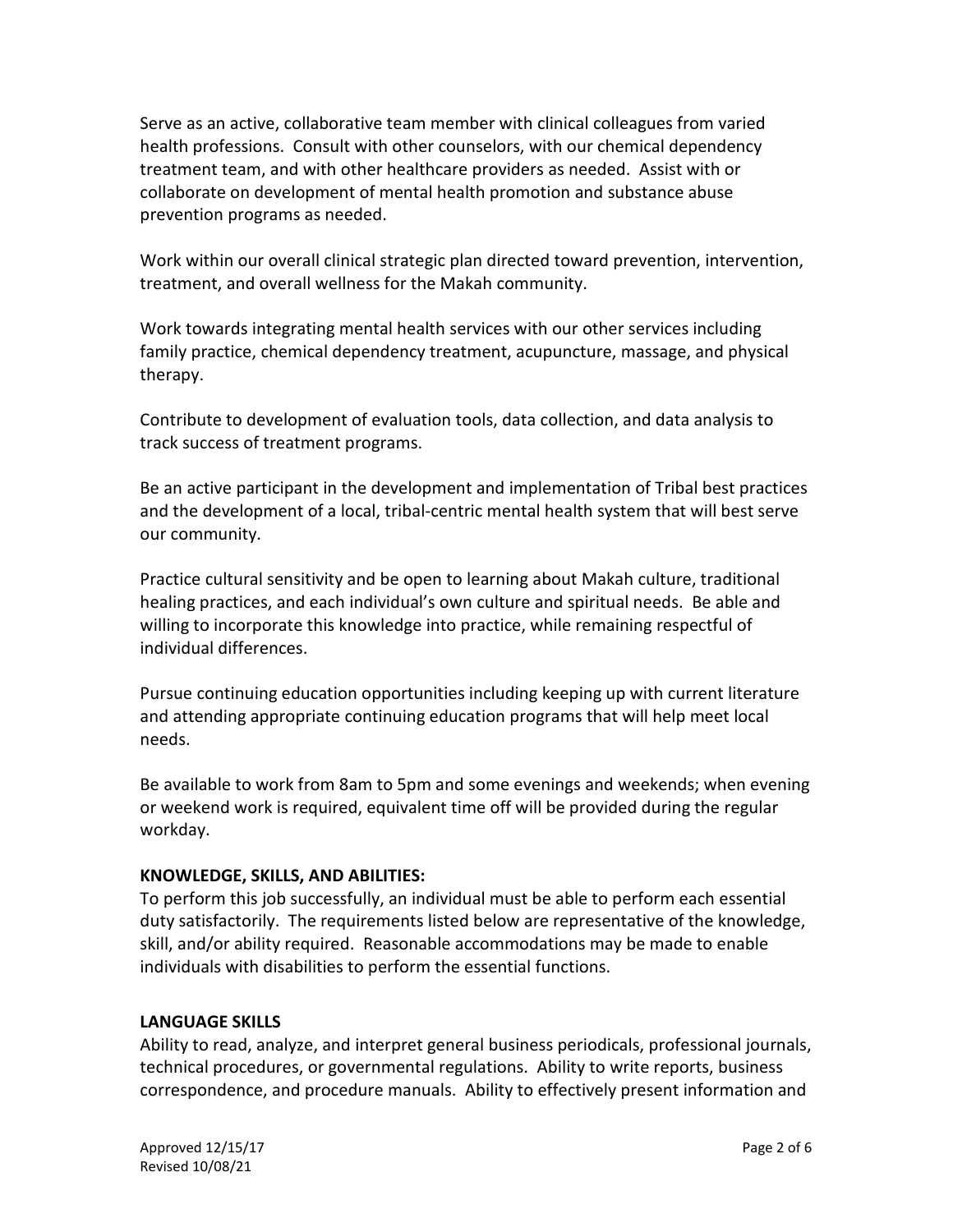respond to questions from groups of managers, clients, patients, and the general public, in a courteous, professional manner, using tact and diplomacy.

#### **MATHEMATICAL SKILLS**

Ability to add, subtract, multiply, and divide in all units or measure, using whole numbers, common fractions, and decimals.

#### **REASONING ABILITY**

Ability to define problems, collect data, establish facts, and draw valid conclusions.

#### **OTHER SKILLS**

Knowledge of and experience with dual-diagnosis/addiction treatment preferred.

Knowledge of theories, principles, and application as necessary to develop and implement a full service mental health care program for the health center.

Knowledge of professional mental health care principles, practices, and procedures required to assess the needs of a wide range of patients in the community.

Knowledge of teaching principles necessary to carry out a patient health education program.

Knowledge of Management Information System including Electronic Health Records application to clinical care.

Knowledge of local communities' health care needs mental, emotional, cultural, and physical factors and the ability to assess these issues.

Knowledge and skill to respond to emergency/urgent care situations.

Knowledge of HIPAA is required as use of patient record is an integral part of the position and privacy of individuals must be protected to the fullest.

### **EDUCATION and/or EXPERIENCE**

Master's or doctoral degree in mental health counseling, clinical social work, or a related field from an accredited university.

Experience as a mental health counselor, marriage and family therapist or clinical social worker, including experience working with teens and young adults. A minimum of 2 years post-masters experience is preferred.

Experience in Native American/Tribal settings preferred.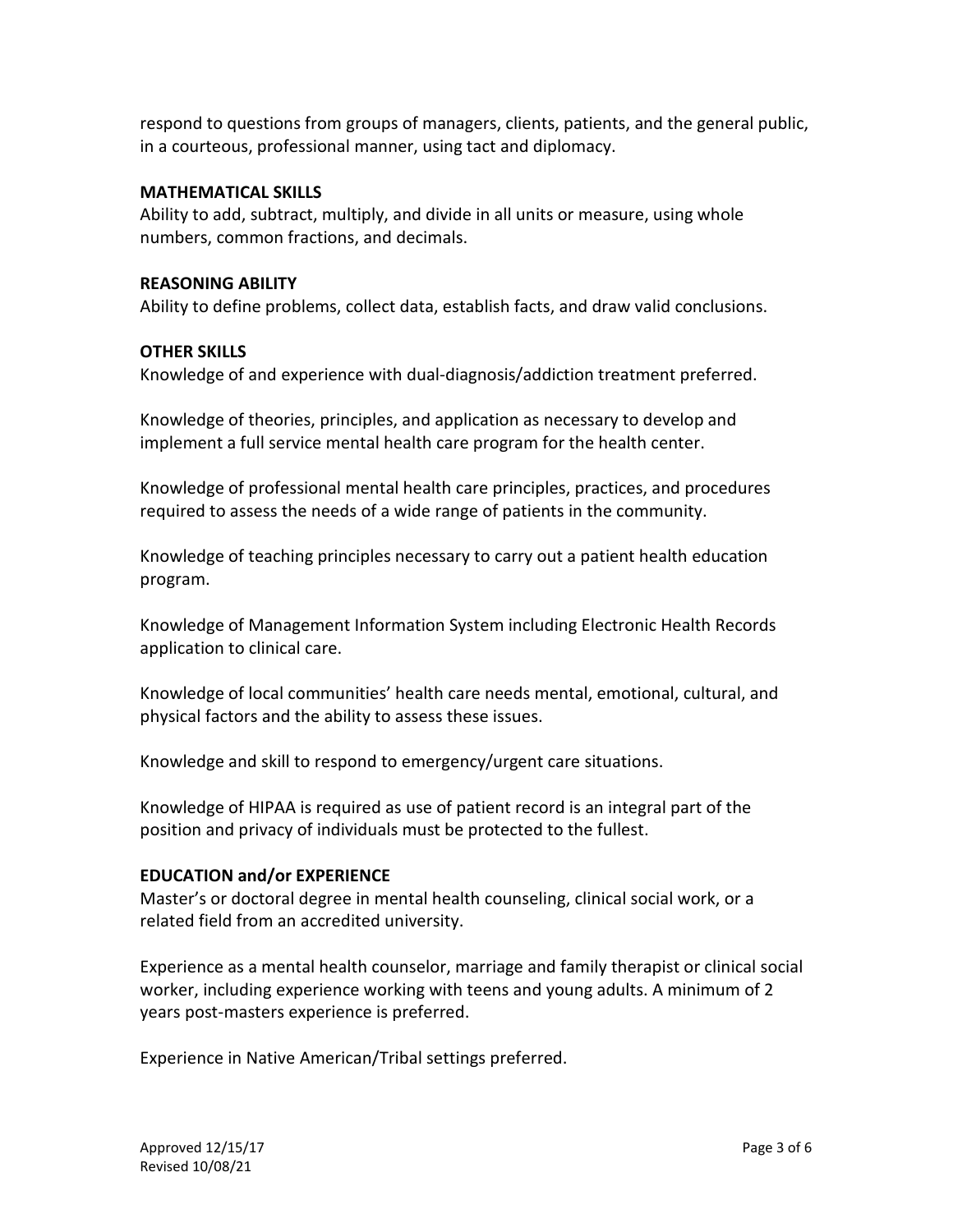Experience with group therapy, community settings, and program development required.

## **CONTINUING EDUCATION:**

Improve the quality and scope of patient services rendered by general and specific continuing education, including reading of the current professional literature, attendance at local educational programs and longer periods of full time training targeting specific needs of patient care.

# **CERTIFICATES, LICENSES, REGISTRATIONS**

LMHC at \$30.00 \$35.00/DOQ must have current, unrestricted license to practice as a Licensed Mental Health Counselor, Licensed Marriage and Family Therapist (LMFT) or Licensed Independent Clinical Social Worker in the State of Washington, or ability to obtain such license before beginning work.

LMHCA at \$25.00-\$30.00 must have current unrestricted license to practice as a Licensed Mental Health Counselor Associate in the State of Washington, or the ability to obtain such a license before beginning work. In order to move to the LMHC from the LMHCA, the employee must meet the requirements of WAC 246-809-230.

May be required to drive a Tribal GSA vehicle to perform job duties. If so, must have a valid Washington State Driver's license and be insurable. A driving history/background check will be conducted on the applicant.

This position is classified as sensitive Tribal position; therefore, applicant must submit to and clear a pre-employment criminal background check.

## **PHYSICAL DEMANDS:**

While performing the duties of this job, the employees is regularly required to stand; walk; sit; use hands to finger, handle, or feel; and to quickly and repeatedly bend, stretch, twist, or reach out with your body, arms, and/or legs. Must be able to safely operate a motor vehicle and be insurable under the tribe's insurance. Some travel to CME training.

### **WORK ENVIRONMENT:**

The work environment characteristics described here are representative of those an employee encounters while performing the essential functions of this job. Work is performed in behavioral health care setting. There is common exposure to hostile and emotionally disturbed patients, families, and visitors. There is limited exposure to contagious and infectious diseases. Hepatitis B vaccine is recommended and offered at no cost.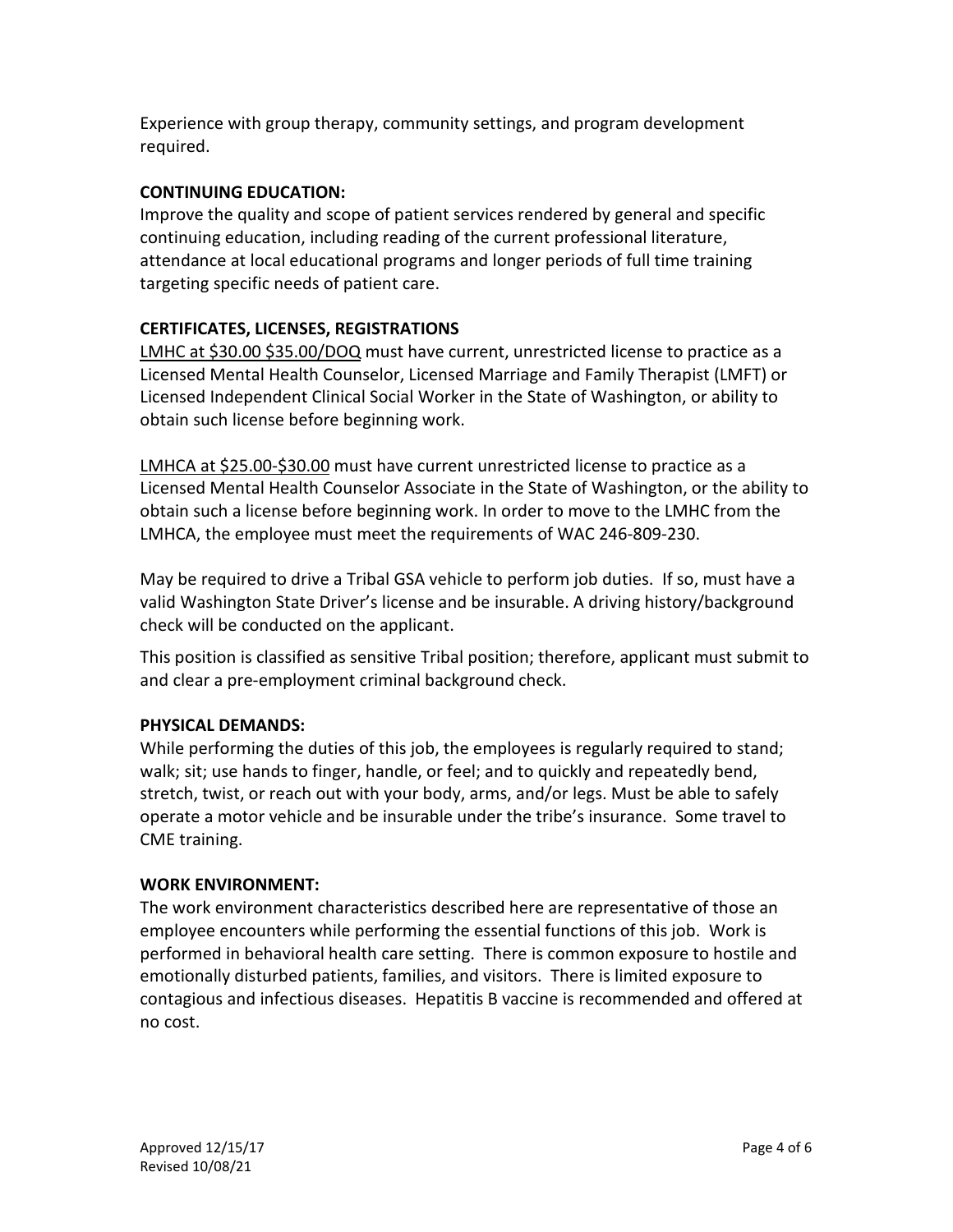#### **SPECIAL REQUIREMENTS**

**Immunization Requirements:** Must be fully immunized against measles, rubella, and COVID-19. Must provide documented proof of vaccination prior to employment. Employees are required to provide proof of other immunizations as recommended for healthcare workers by the Centers for Disease Control and Prevention, or of immunity to these diseases.

All employees shall have tuberculin (TB) test upon employment and annually thereafter, or have a follow-up plan approved by employee health if there is a positive test. If employee is known to have a positive TB test prior to entrance on duty, no TB testing will be carried out; instead the employee shall see a physician to establish an individualized program to assure the absence of active TB in the employee, shall complete and annually system questionnaire, and must report any relevant symptoms promptly.

**Special Consideration:** if you are allergic to any component of the vaccine or have documented history of severe reaction to vaccine or are currently pregnant you may not have to be immunized, however, you are required to provide documentation/proof, in order to be considered for employment. COVID-19 is exempt from this consideration.

### **ACKNOWLEDGEMENT**

This position description is intended to provide an overview of the requirements of the position. It is not necessarily inclusive and the position may require other essential and/or non-essential functions, tasks, duties, or responsibilities not listed herein. Management reserves the sole right to add, modify, or exclude any essential or nonessential requirement at any time with or without notice. Nothing in this position description, or by the completion of any requirement of the job by the employee, is intended to create a contract of employment of any type.

All applicants must submit to and clear a pre-employment alcohol and drug test and criminal background check.

### **APPLICATION PROCESS:**

Submit a Tribal Application for this position with supporting documentation to:

Makah Tribal Council **OPEN: June 17, 2022** Human Resources **CLOSE: July 1, 2022** P.O. Box 115 **71 Makah Bay Drive**  Neah Bay, WA 98357 Fax: (360) 645-3123 E-mail: katherine.thompson@makah.com